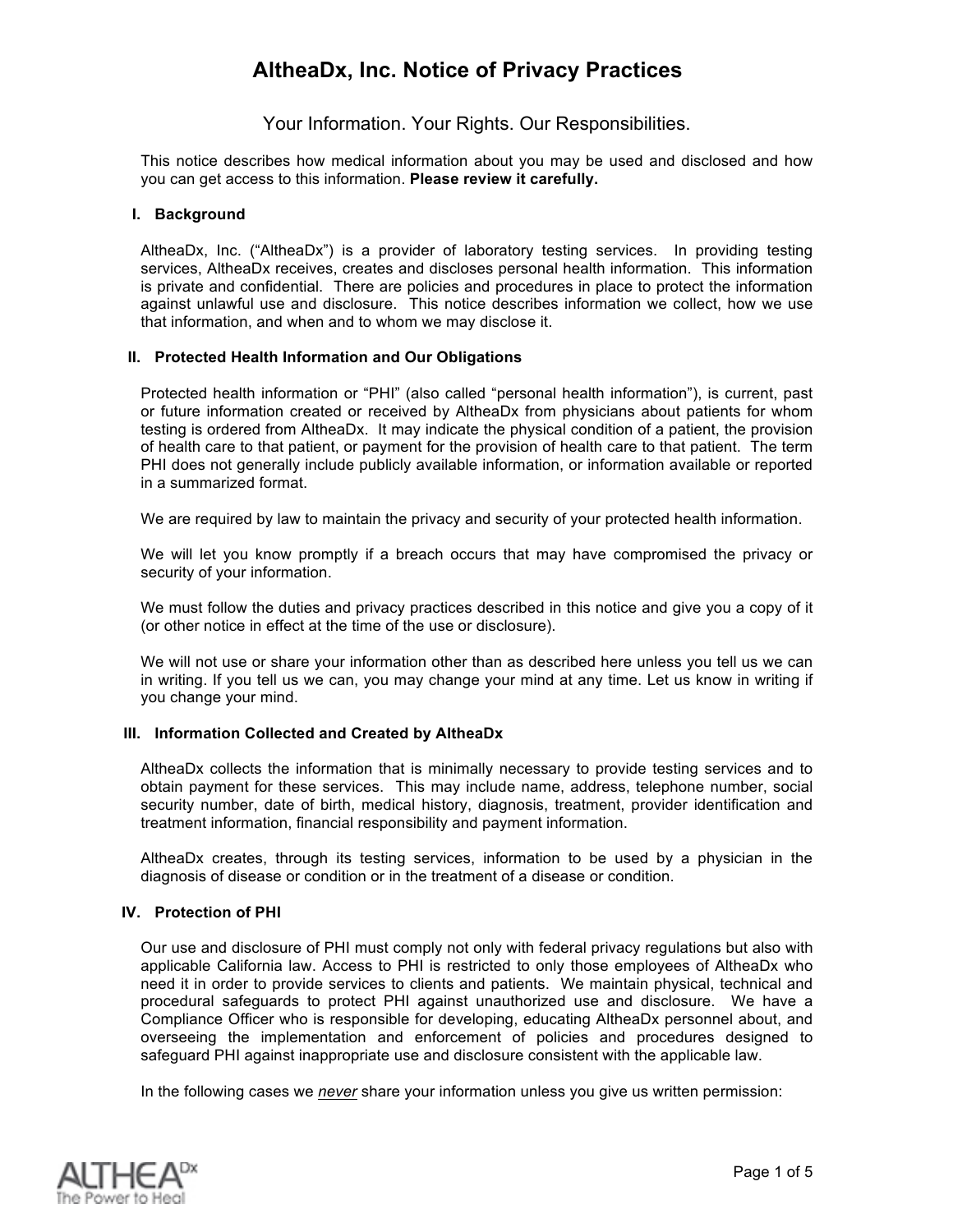- Marketing purposes
- Sale of your information

#### **V. Standard Uses and Disclosures of PHI**

How else can we use or share your health information? We are allowed or required to share your information in other ways – usually in ways that contribute to the public good, such as public health and research. We have to meet many conditions in the law before we can share your information for these purposes.

For more information see:

#### http://www.hhs.gov/ocr/privacy/hipaa/understanding/consumers/index.html

In the course of providing laboratory services, AltheaDx uses PHI internally and discloses it to health care providers (doctors requesting services, laboratory personnel involved in ordering services and other caregivers), insurers, third party administrators, plan sponsors and other payors (employers, health care provider organizations and others who may be responsible for paying for or administering your health benefits); vendors, consultants, government authorities; and their respective agents. They are required by law to keep PHI confidential. Some examples of what we do with the information we collect and the reasons it might be disclosed to third parties are described below.

We may use or disclose PHI with or without your consent to provide health care services. Examples of these uses and disclosures include:

- Treatment the fulfillment of requests by physicians to perform laboratory testing services is considered the provision of treatment.
- Payment AltheaDx uses and discloses PHI to obtain reimbursement for testing services. Examples of these payment activities include: billing, collections activities, determination of eligibility and obtaining authorization for services. We may use or disclose PHI in connection with payment activities with or without your consent.
- Health care operations AltheaDx uses and discloses PHI for our health care operations, which include internal administration and planning and various activities that improve the quality and cost effectiveness of the services provided. We may use information to contact you when necessary.

Other Activities Permitted or Required by Law - We may use or disclose PHI for other important activities permitted or required by law, with or without your authorization. These include:

- Required by Law We may use or disclose PHI to the extent such use or disclosure is required by law and it complies with and is limited to the requirements of that law. We use and disclose PHI for certain law enforcement purposes and in response to official subpoenas, court orders, discovery requests, workers' compensation law and other legal process. In addition, we use and disclose PHI in connection with health oversight activities (e.g., government audits of our compliance with certain laws and regulations; oversight of government-funded health benefits programs, and, the Department of Health and Human Services if it wants to see if we're complying with federal privacy law).
- Health Research We use and disclose PHI in connection with research subject to the oversight of an Institutional Review Board. Sometimes, where permitted under federal law and institutional policy, and approved by an Institutional Review Board or a privacy board, PHI may be used or disclosed. In addition, PHI may be used or disclosed to compile "limited or de-identified data sets" that do not include your name, address, social

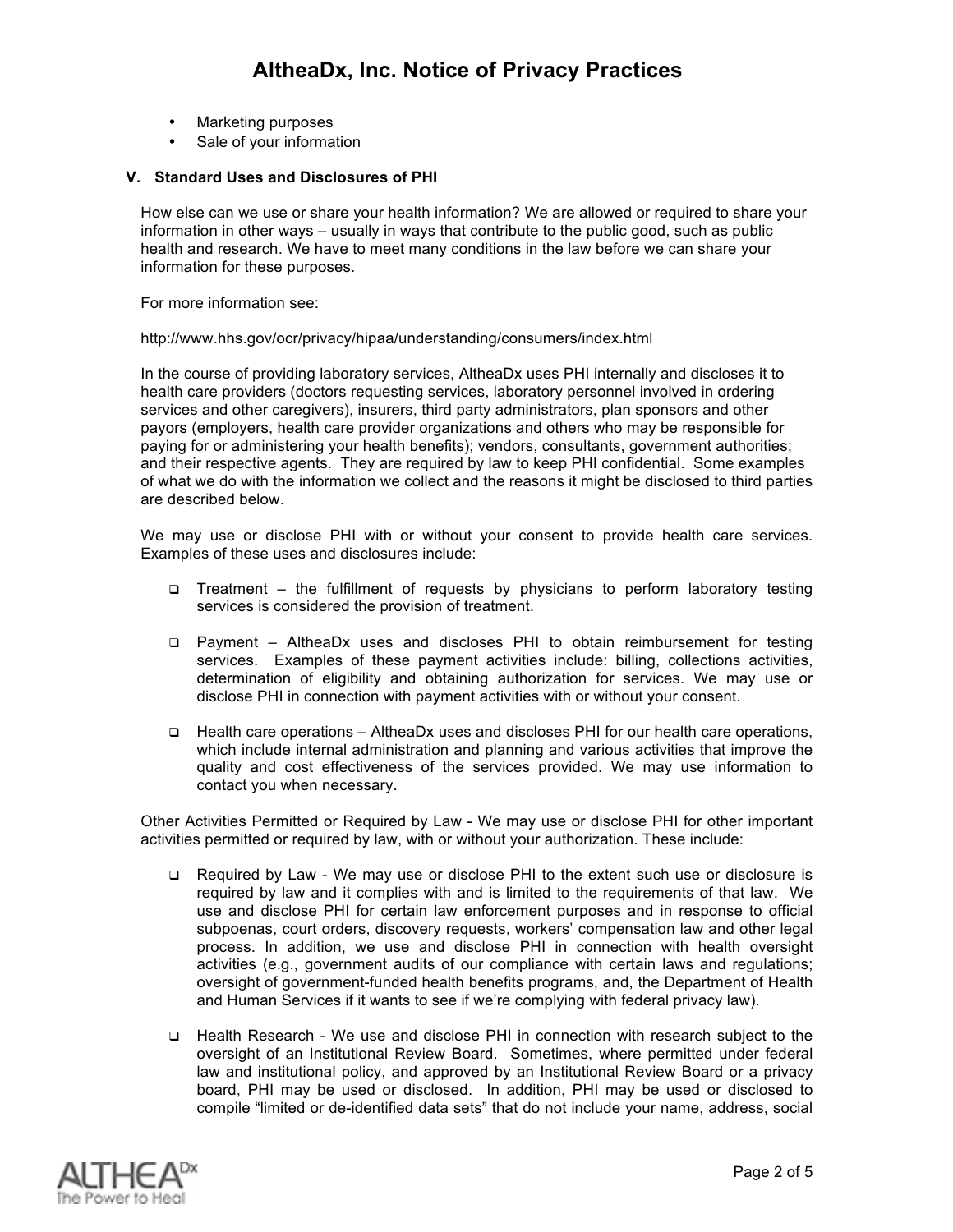security number or other direct identifiers. These data sets may, in turn, be used for research purposes.

- $\Box$  Help with public safety issues We can share information about you for certain situations such as:
	- Preventing disease<br>• Helping with produc
	- Helping with product recalls
	- Reporting adverse reactions to medications
	- Reporting suspected abuse, neglect, or domestic violence
	- Preventing or reducing a serious threat to anyone's health or safety
- Work with a medical examiner or funeral director We can share health information with a coroner, medical examiner, or funeral director when an individual dies.
- Respond to organ and tissue donation requests We can share health information about you with organ procurement organizations.
- Family and Friends If you choose someone to act for you: under certain circumstances, we may disclose PHI to family members, other relatives, or close personal friends or others that you identify to the extent it is directly relevant to their involvement with your care or payment related to your care.

If you have given someone medical power of attorney or if someone is your legal guardian, that person can exercise your rights and make choices about your health information.

We will make sure the person has this authority and can act for you before we take action.

#### **VI. Requesting Other Disclosures**

It is possible to request that we disclose PHI to people in ways not described above. To authorize us to disclose your personal health information to a person or organization or for reasons other than those described in the section above, see the contact information at the bottom of this page. If you make a special authorization and later change your mind about this, you may send a letter to us to let us know that you would like to revoke the special authorization. In any communication with us, please provide your name, address, patient identification number or Social Security number, and a telephone number where we can reach you in case we need to contact you about your request.

#### **VII. Your Rights with Respect to PHI**

When it comes to your health information, you have certain rights. This section explains your rights and some of our responsibilities to help you.

Ask us to limit what we use or share: You have a right to ask us in writing to restrict use or disclosure of your PHI related to your treatment, related to your payment or related to routine health care operations. In addition, you may request PHI disclosure restrictions to family members, other relatives or close friends involved in your care. We are not required to agree to such a restriction, but if we do agree, we will honor our agreement except in case of an emergency. Any restriction we agree to is not effective to prevent uses or disclosures of PHI required by the Secretary of the Department of Health and Human Services to investigate or determine our compliance with federal privacy regulations adopted under the Health Insurance Portability and Accountability Act of 1996 or for certain activities permitted or required by law (see Section V above).

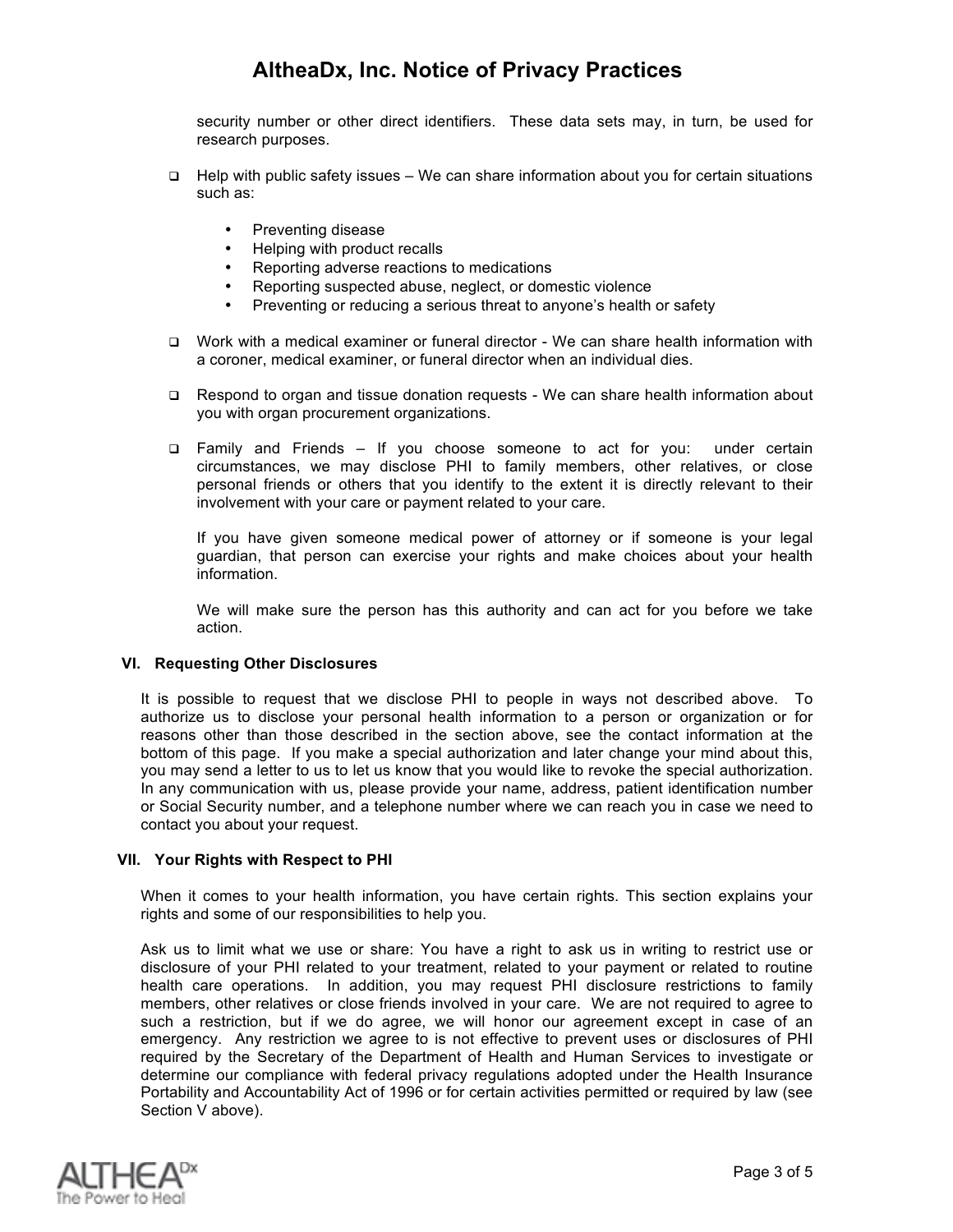If you pay for a service out-of-pocket in full, you can ask us not to share that information for the purpose of payment or our operations with your health insurer.

- We will say "yes" unless a law requires us to share that information.
- Request confidential communications You may request, in writing, to receive confidential communications containing your PHI from us in ways or at locations that are outside our usual process (for example, home or office phone) or send to a different address. We will make every effort to accommodate reasonable requests.
- You have a right to review and obtain a copy of existing PHI contained in medical and billing records about you maintained by AltheaDx. You must make your request in writing and this right is limited to existing records that are maintained, collected, used or disseminated by AltheaDx. This right does not apply to results of clinical testing – this information is specifically excluded by law; or to information we compile in reasonable anticipation of, or for use in, civil, criminal or administrative actions or proceedings. We may charge a fee for any copies you request.
- Ask us to correct your records: You have a right to request that we amend the records described above for as long as we maintain them. You must make the request in writing for information you feel is incorrect or incomplete and give us a reason for the amendment. We may deny your request if: (i) we determine that we did not create the record, unless the originator of the PHI is no longer available to act on the requested amendment; or (ii) if we believe that the existing records are accurate and complete. Note that an amendment may take several forms; for example we may add an explanatory statement to a record rather than changing it.
	- We may say "no" to your request, but we'll tell you why in writing within 60 days.
- Get a list of those whom we've shared information: You have a right to ask for an accounting of disclosures made by AltheaDx to any third party in the six years prior to the date on which the accounting is requested. This right does not apply to certain disclosures, including, but not limited to, disclosures made for the purposes of treatment, payment or health care operations; disclosures made to you or to others involved in your care; disclosures made with your authorization; disclosures made for national security or intelligence purposes or to correctional institutions or law enforcement purposes; or disclosures made prior to April 14, 2003. You must make any request for an accounting in writing and we may charge a fee to fill more than one request in any given year.
- □ Tell us to share information in a disaster relief situation.
- Get an electronic or paper copy of your medical record: You can ask to see or get an electronic or paper copy of your medical record or other health information we have about you. Ask us how to do this.

We will provide a copy of a summary of your health information, usually within 30 days of your request. We may charge a reasonable, cost-based fee.

### **VIII. Distribution and Updates of This Notice**

Get a copy of this privacy notice: This notice is published on the AltheaDx, Inc. web site at: www.idgenetix.com/contact-us/privacypolicy. A copy may be printed from the website or you can ask for a paper copy at any time. We will provide you with a paper copy promptly.